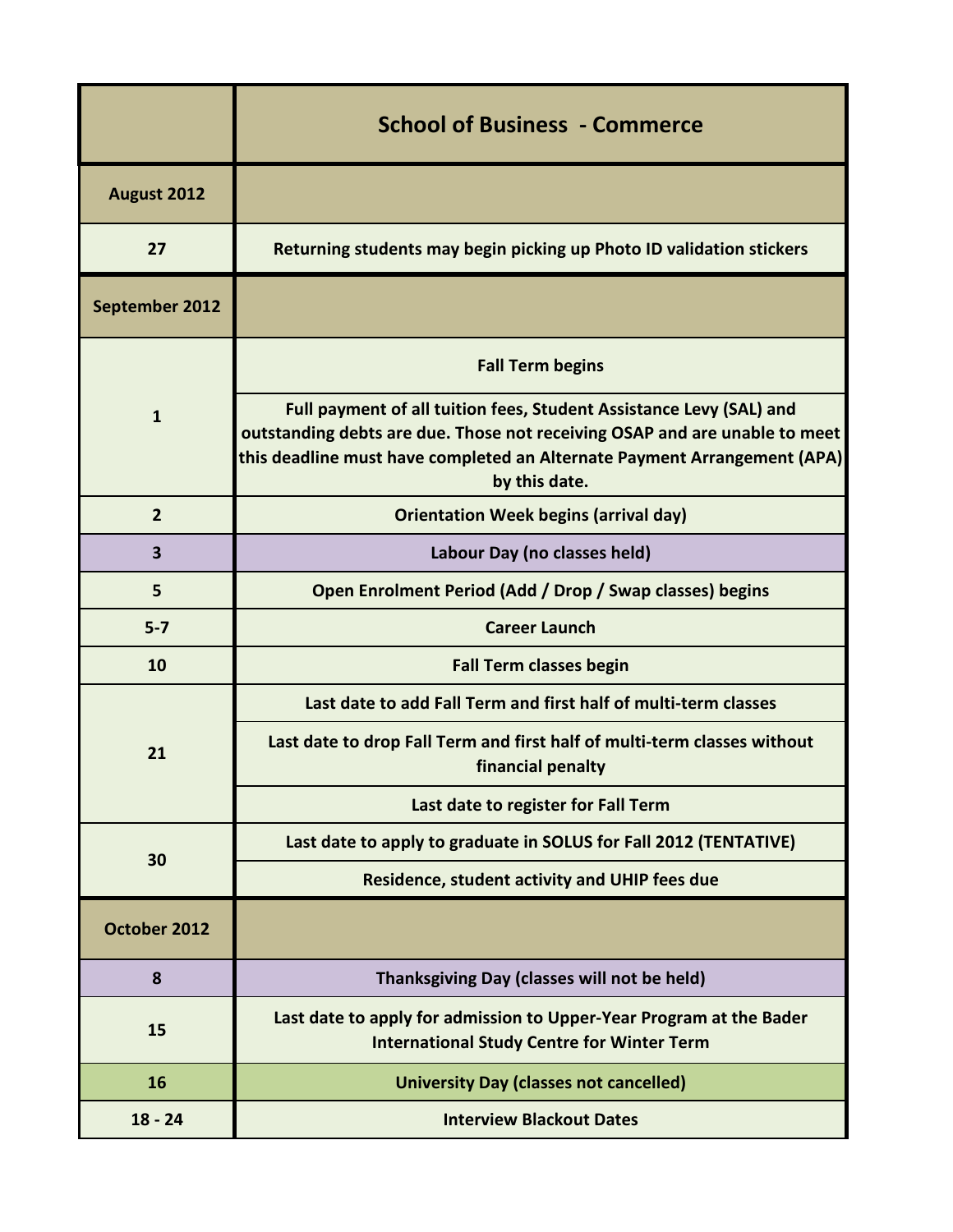| $22 - 25$            | Mid-term exam week for 1st and 2nd Year Commerce students                                                   |
|----------------------|-------------------------------------------------------------------------------------------------------------|
|                      | 1st and 2nd Year Commerce classes cancelled                                                                 |
| <b>November 2012</b> |                                                                                                             |
| $\overline{2}$       | Last date to drop fall Term classes and first half of multi-term classes without<br><b>Academic Penalty</b> |
| $\overline{7}$       | Last date to apply for an official exam conflict for the December exam session                              |
| 9                    | <b>University Remembrance Day Commemoration (classes cancelled 10:30 -</b><br>$11:30$ am)                   |
| 11                   | <b>Remembrance Day</b>                                                                                      |
| $20 - 21$            | <b>Fall 2012 Convocation</b>                                                                                |
| 30                   | <b>Fall Term classes end</b>                                                                                |
| December 2012        |                                                                                                             |
| $\mathbf{1}$         | First date to apply to graduate in SOLUS for Spring 2013 (TENTATIVE)                                        |
|                      | Last date for students to apply for admission to Dual Degree programs for<br><b>Winter Term</b>             |
| $1 - 4$              | <b>Fall Term study break</b>                                                                                |
| $5 - 20$             | Examination period for Commerce courses and Arts & Science courses for all<br>years                         |
| 6                    | <b>Commemoration day (academics cancelled)</b>                                                              |
| 31                   | <b>Fall Term ends</b>                                                                                       |
| January 2013         |                                                                                                             |
| $\mathbf{1}$         | <b>Winter Term begins</b>                                                                                   |
| $\overline{7}$       | Winter Term Commerce classes (all levels) begin                                                             |
| 18                   | Last date to add / drop Winter Term and second half of multi-term classes<br>without financial penalty      |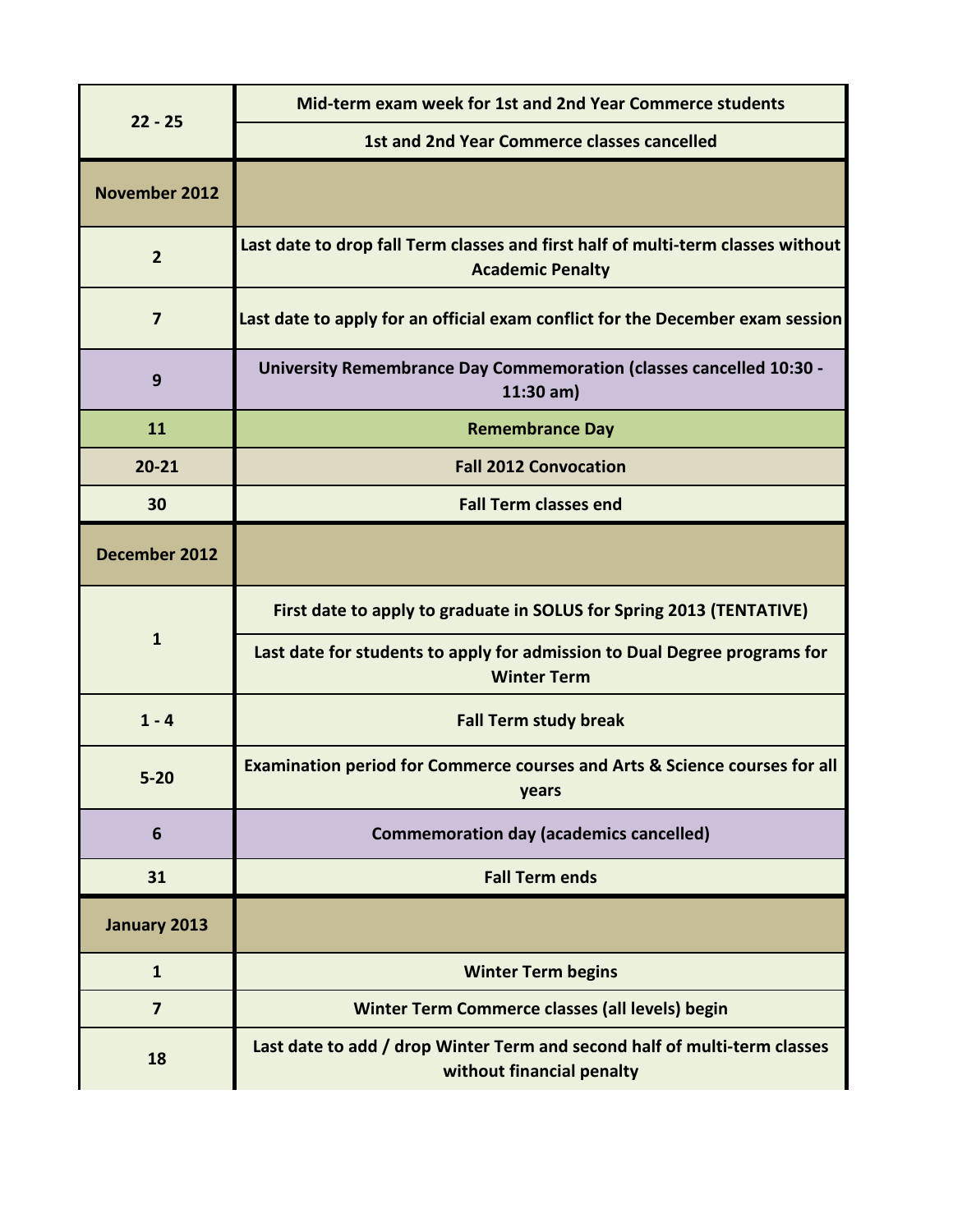| February 2013     |                                                                                                                                                                           |
|-------------------|---------------------------------------------------------------------------------------------------------------------------------------------------------------------------|
| $11 - 15$         | Mid-Term exams for 1st and 2nd Year Commerce students                                                                                                                     |
|                   | 1st and 2nd Year Commerce classes cancelled                                                                                                                               |
| 18                | <b>Family Day (no classes held)</b>                                                                                                                                       |
| $18 - 22$         | <b>Reading Week</b>                                                                                                                                                       |
| <b>March 2013</b> |                                                                                                                                                                           |
| $\mathbf{1}$      | Last date to drop Winter Term and second half of multi-term classes                                                                                                       |
| 7                 | Last day to apply for accommodation for an Official Exam Conflict for the<br><b>April exam session</b>                                                                    |
| 15                | Last date to apply for admission to the Upper Year Program at the Bader<br><b>International Study Centre for Summer Term</b>                                              |
| 29                | Good Friday (no classes held)                                                                                                                                             |
| <b>April 2013</b> |                                                                                                                                                                           |
| 5                 | <b>Winter Term classes end</b>                                                                                                                                            |
| $6 - 10$          | <b>Winter Study Break for Commerce students</b>                                                                                                                           |
| $11 - 27$         | <b>Examination period for all years (approximate dates)</b>                                                                                                               |
|                   | <b>Winter Term ends</b>                                                                                                                                                   |
| 30                | Last date to apply to graduate in SOLUS for Spring 2013 (TENTATIVE)                                                                                                       |
| <b>May 2013</b>   |                                                                                                                                                                           |
| $\mathbf{1}$      | <b>Summer Term begins</b>                                                                                                                                                 |
| 10                | Last date to apply for admission to Upper Year Program at the Bader<br><b>International Study Centre for Summer Term</b>                                                  |
| 20                | Victoria Day (no classes held)                                                                                                                                            |
| Late May          | Spring 2013 Convocation (schedule to be announced in Fall 2012). Finalized<br>dates will be posted at<br>http://www.queensu.ca/registrar/currentstudents/convocation.html |